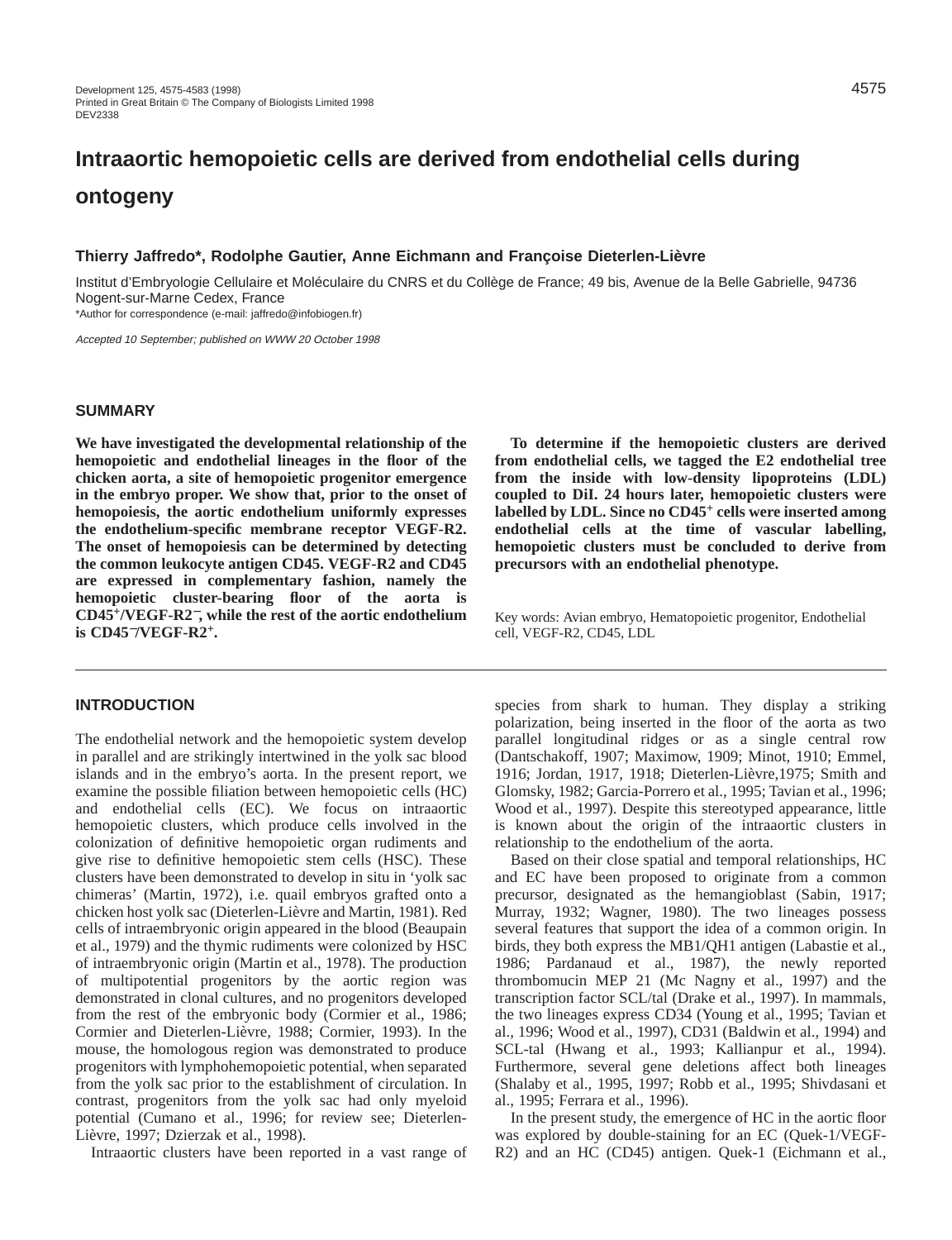## 4576 T. Jaffredo and others

1993, 1996) is the avian homologue of flk-1/KDR/VEGF-R2 (Matthews et al., 1991; Terman et al., 1991), one of the seven endothelial-specific growth factor receptors with tyrosine kinase (for review see Mustonen and Alitalo, 1995). Targeted gene inactivation demonstrated that several of these receptors are essential for the development of the vascular system (Dumont et al., 1994; Fong et al., 1995; Puri et al., 1995; Sato et al., 1995); each is probably involved at a particular step of EC differentiation. VEGF-R2 is a major regulator of vasculogenesis and angiogenesis; it appears to be EC-specific (Eichmann et al., 1993; Millauer et al., 1993; Yamaguchi et al., 1993).

In mouse, chick and quail embryos, VEGF-R2 is present as early as the primitive streak stage (Millauer et al., 1993; Eichmann et al., 1993) in a region containing precursors for EC and HC and is the earliest marker identified to date. It was found on angioblasts and EC at very early developmental stages, and in the allantois, yolk sac and on all the EC of the embryo proper at least until 15 dpc for the mouse (Millauer et al., 1993; Yamaguchi et al., 1993; Dumont et al., 1995) and E9 for birds (Eichmann et al., 1993; Couly et al., 1995; Wilting et al., 1997), persisting in subsets of EC afterwards (Wilting et al., 1997). Quek-1<sup>+</sup> cells sorted out from the chick gastrula give rise to both hemopoietic and endothelial progenitors, which develop into HC or EC colonies (Eichmann et al., 1997).

The pan leukocyte antigen CD45 is a transmembrane glycoprotein with phosphotyrosine phosphatase activity expressed exclusively by cells of the hemopoietic lineage (for a review see Thomas, 1989; Trowbridge and Thomas, 1994) from an early stage of ontogeny (Tavian et al., 1996). In the chick, several monoclonal antibodies (mAbs) have been obtained that detect the avian homologue of CD45 with intrinsic phosphotyrosine phosphatase activity (Paramithiotis et al., 1991).

The processes triggering intraaortic HC formation are still unknown. To investigate the developmental relationships between EC and intraaortic clusters, we analyzed the expression patterns of VEGF-R2 and CD45, and we carried out a dynamic study, by tagging the endothelial tree at a time when no hemopoietic clusters are present. Cells in the endothelial tree were traced with DiI-conjugated acetylated low-density lipoproteins (Ac LDL-DiI) which can be visualized as early as 2-3 hours after injection.

This approach indicates that intraaortic clusters are seeded by progenitors derived from the aortic endothelium. At E3-4, CD45 was found to replace VEGF-R2 on some of the cells lining the floor of the aorta so that, in this location, 'true' EC seemed absent. Labelling revealed a developmental link between EC and intraaortic clusters. Furthermore a subpopulation of CD45<sup>+</sup> cells was shown to ingress into the dorsal mesentery.

# **MATERIALS AND METHODS**

## **Inoculations**

Brown Leghorn (JA 57 strain) chick embryos and Japanese quail (*Coturnix coturnix japonica*) were staged according to Hamburger and Hamilton (HH) (1951). HH13-14 (19 to 22 somites) chick embryos were inoculated in the heart. Briefly, the embryo was visualized by injecting a India ink solution (Pelikan) 1/1 in PBS into

the subgerminal cavity. A small opening was made into the body wall at the level of the heart and LDL solution (0.3-0.5 µl; Molecular probes, Eugene, USA) was inoculated with a borosilicated glass needle pulled in a micropipette puller into a tip of approximately 30 µm, small enough not to damage the heart muscle wall. The liquid, gently flushed into the circulation, distributed to the whole vascular tree.

## **Cytology**

The embryos were processed for LDL histology, CD45 or/and Quek-1/VEGF-R2 immunostaining. Embryos were transferred in a solution containing phosphate buffer 0.12 M (PB)/saccharose 15% (Merck) for 24-48 hours, impregnated in PB/15% saccharose/7.5% gelatin for 1 hour at 37°C, then embedded at room temperature. Blocks were frozen in isopentane (Prolabo) at −65°C for 1 minute and transferred to −80°C until cryostat sectioning. 8-10 µm serial sections were deposited on Superfrost plus slides (Menzel Gläser Germany) which were stored at −80°C until use.

## **Antibodies**

QH1 is a monoclonal antibody of the IgM subclass recognising quail endothelial and hemopoietic cells except mature erythrocytes (Pardanaud et al., 1987). Monoclonal anti-chick CD45 (IgG2a subclass; Jeurissen et al., 1988) was supplied by ID-DLO (The Netherlands). It was found to have no affinity for quail hemopoietic cells. The anti-Quek-1 (IgG1 subclass) is a monoclonal antibody recognizing the avian VEGF-R2 (Eichmann et al., 1997). It has affinity for EC in both chick and quail species.

#### **Immunohistochemistry**

CD45 and Quek-1 were revealed using the Tyramide Signal Amplification system (TSA, NEN Life Science) according to the manufacturer's recommendations. Primary antibodies were applied overnight at 4°C in a humid atmosphere alone or together, followed by secondary antibodies (Southern Biotechnology), respectively, a sheep anti-mouse IgG2a-HRP-coupled for CD45 or a sheep antimouse IgG1 biotinyl-coupled for Quek-1. For double fluorescent detection, after the two primary antibodies, non-specific interactions were blocked for 30 minutes with TNB (Tris-buffered salinecontaining 0.5% NEN Life Science Blocking reagent). The Quek-1 specific secondary antibody was then added first 1/100 in TNB for 1 hour. After 3 rinses in TNT (Tris-HCl 0.1 M pH 7.5, NaCl 0.15 M, Tween 20 0.05%), streptavidine-HRP 1/500 in TNT was applied for 30 minutes followed by biotinylated tyramide 1/50 in amplification buffer for 10 minutes and Streptavidin Cy3 (red, Amersham) 1/1000 in TNT for 30 minutes. Excess HRP was inactivated by  $3.3\%$  H<sub>2</sub>O<sub>2</sub> (Merck) in PBS for 45 minutes between the two amplification steps. CD45 was revealed in the same manner with a sheep anti-mouse IgG2A-HRP 1/100 in TNB for 1 hour, followed by biotinylated tyramide 1/50 for 10 minutes and then Streptavidin Cy2 (green, Amersham) 1/1000 in TNT for 30 minutes. The slides were mounted in Glycergel (Dako) and observed in a Nikon AF microscope equipped with epifluorescence and appropriate filters.

When chromogenic substrates were used rather than fluorochromes, the detection technique was modified as follow. The two secondary antibodies were applied simultaneously for 1 hour. Tyramide-FITC 1/100 in amplification buffer was applied for 30 minutes to detect CD45. Quek-1 was detected with streptavidine-HRP followed by 2- Diamino Benzidine (10 mg tablets, Sigma) in PBS. At the end of the procedure, CD45 was revealed with anti-fluorescein-alkaline phosphatase (Amersham) 1/100 in TNT for 1 hour detected with the Sigma Fast red-Naphtol ASMX kit (Sigma). Detailed protocols are available upon request.

QH1 immunohistochemistry on quail embryo semithin sections was performed as described in Pardanaud et al. (1996).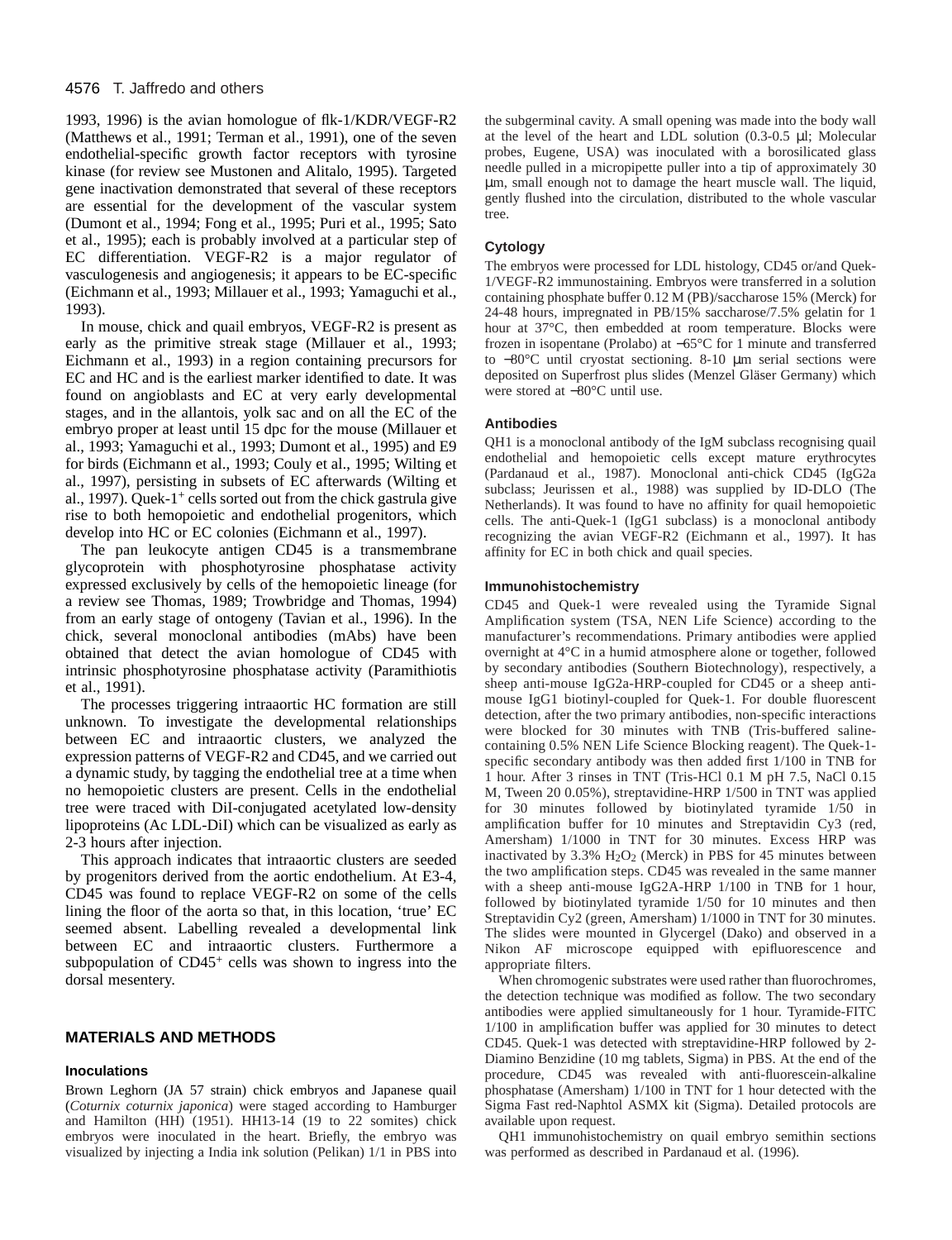## **Semithin and ultrathin sections, electron microscopy**

The truncal regions of HH19 chick embryos were trimmed and fixed in 2.5% glutaraldehyde/2% paraformaldehyde in 0.05 M cacodylate buffer, pH 7.6 at 4°C for 1.5 hour. They were washed and stored in cacodylate buffer/8% sucrose for 15-18 hours at 4°C and post fixed with  $1\%$  OsO<sub>4</sub> in cacodylate buffer at  $4^{\circ}$ C for 1.5 hours. Tissues were dehydrated in graded ethanol, embedded in Araldite and cut on a Reichert ultramicrotome equipped with a glass or diamond knife. Sections were stained with uranyl acetate and lead citrate and observed under a transmission electron microscope JEM 1200. Semithin sections  $(1 \mu m)$  were also examined with a light microscope after QH1 immunostaining and/or toluidine blue counterstaining.

# **RESULTS**

Although intraaortic clusters are prominent in the chick (Dantschakoff, 1907; Sabin, 1917; Dieterlen-Lièvre, 1975) and in the quail embryo (Dieterlen-Lièvre et al., 1977), neither their developmental timing nor their anatomical distribution have been precisely described before. We set out to identify HC and EC through their antigenic phenotypes. QH1, which has been widely used to study vascular development in quail-chicken chimeras as it recognizes both quail HC and EC, was used to map the extent of intraaortic clusters during the switch from the flat endothelial morphology to the puffed morphology of hemopoietic cells and the distribution of the clusters within the quail vascular tree. Anti-VEGF-R2/anti-CD45 double staining, which made it possible to distinguish the developmental relationship between the endothelial tree and HC in the chicken species, was used to analyze the two cell types.

# **Developmental mapping of intraaortic clusters in birds**

In E2 embryos with 19 to 22 pairs of somites (HH 13-14), the aortic endothelium consisted entirely of VEGF-R2-positive flat cells. Intraaortic clusters were not detected until the two aortic anlagen began to fuse. The first HC appeared between HH 16 and 17 (early E3) at the cephalic most levels of the floor of the dorsal aorta. In HH 18-20 chick and quail embryos, the clusters extended from branchial arches to the pre-umbilical vessels. They developed as two longitudinal symmetric ridges according to a rostrocaudal gradient, larger aggregates being detected rostralwards while fewer and smaller ones were present in caudalmost regions. These ridges were located on the ventrolateral aspects of the aorta ('the floor of the aorta', Fig. 1A). These budding cells were not usually observed on the median line. Cells in the clusters were usually variable in size and shape and were markedly basophilic with a prominent nucleoli. While no flat EC could be seen at the position of the clusters, typical aortic endothelium appeared to merge laterally with the cluster-bearing areas (Fig. 1B). In the junction zones, cells bulged towards the aortic lumen. The mesoderm appeared denser ventral to the aortic floor while it was less dense dorsal to the roof. From stage 21-22, the HC production decreased and the aortic floor reverted to its EC appearance.

# **Complementary expressions of VEGF-R2 and CD45**

Standard immmunocytological protocols appeared unable to detect Quek-1/VEGF-R2 and CD45 in situ: the signal was either very weak or absent. We modified the NEN Tyramide Signal Amplification technique (see Materials and methods) to



**Fig. 1.** Intraaortic clusters in the E3 quail embryo. Semithin cross section at the truncal level, QH1 immunostaining. (A) The clusters are symmetric groups of QH1<sup>+</sup> cells that appear to bud from the floor of the aorta (Ao). No clusters are present in cardinal veins (Cv) or in any other vessel. Longitudinally, the clusters build up two long ridges. No, notochord. Bar= 75 µm. (B) Enlarged inset showing the progressive transition between flat endothelial (EC) and round hemopoietic (HC) cells. Bar, 25 µm.

be able to stain both CD45 and Quek-1/VEGF-R2 simultaneously without ambiguity.

At E2 and until the beginning of E3 (HH17), the whole chicken endothelial tree was lined by typical VEGF-R2+ cells. No CD45<sup>+</sup> cells were present in the embryo until stage HH14-15 (Fig. 2A,B). Precisely at this stage, numerous scattered  $CD45<sup>+</sup>$  cells first appeared in the yolk sac and in the blood, particularly in the cardiac cavity and the ducts of Cuvier (Fig. 3). These cells, then appeared to exit from the blood through the endothelium and rapidly invaded the whole embryo, beginning with the aortic arches. These numerous cells were stained so intensely by CD45 that they did not need tyramide amplification to be detected, in contrast to cells in the intraaortic clusters. In distribution, time and mode of appearance, these CD45+++ cells correspond exactly to the cells identified by Cuadros et al. (1992) as monocyte-macrophages and shown in chicken embryos grafted on a quail yolk sac to originate from the yolk sac (Cuadros et al., 1992).

Another CD45<sup>+</sup> population appeared 15 hours later at stages 17-18 HH, after the two aortic anlagen had fused. Two features clearly distinguished these cells from the CD45+++ macrophage-monocyte group; firstly, instead of being distributed all over the embryo, they were inserted in the aortic floor in small groups; secondly, the CD45 expression that they displayed was weaker by several orders of magnitude. Together with the chimerae (Dieterlen-Lièvre and Martin, 1981) and clonal culture data (Cormier et al., 1986), the restricted localization of these cells and their CD45 weak affinity allow their identification as the first intraembryonic hemopoietic cells. Usually these CD45<sup>+</sup> cells bulged into the aortic lumen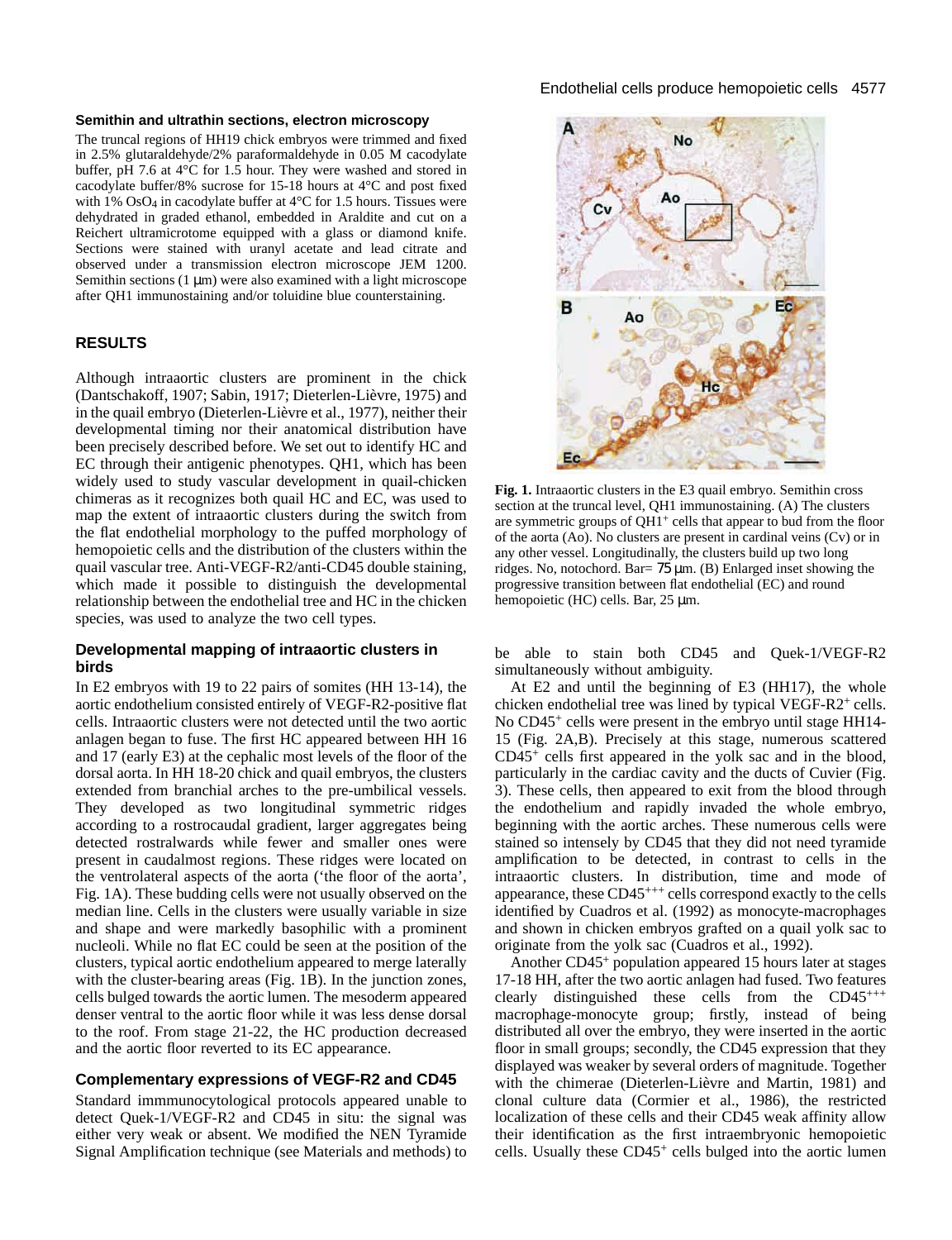## 4578 T. Jaffredo and others



**Fig. 2.** VEGF-R2 expression at truncal level in a 22-somite chick embryo (E2). Quek1 antibody, tyramide amplification,Cy3 fluorescence. Cross sections. Bar,  $125 \mu m$ . (A)  $10^{th}$  somite level. The aorta (Ao) is entirely VEGF-R2+ (arrow). VEGF-R2+ cells are present in the lateral part of the dermomyotome (Dm) and surround the Wolffian duct  $(W)$ . VEGF-R2<sup>+</sup> cells are more abundant in the splanchnopleural (Sp) than in the somatopleural (So) mesoderm. Dm, dermomyotome; NT, Neural tube; Sc, Sclerotome. (B) 17<sup>th</sup> somite level. Angioblasts are present at the basolateral edge of the somite (S) near the Wolffian duct. At this level the vascular network is densely arranged in the splanchnopleural mesoderm.

in the vicinity of flat VEGF-R2<sup>+</sup> endothelial-like cells. VEGF-R2 was not expressed by cells expressing CD45.

From stage 19 HH, these HC were found all along the aorta from the level of the branchial arches to that of the vitelline veins. Different steps could be recognized in the emergence of these clusters. At the upper trunk level, the CD45<sup>+</sup> clusters were large and did not express VEGF-R2, which was completely missing from the cluster-bearing stretches of aortic floor. VEGF-R2 staining was found immediately adjacent to  $CD45<sup>+</sup>$  stretches (Fig. 4A). Many single round  $CD45<sup>+</sup>$  cells were also present in the dorsal mesentery immediately

**Fig. 3**. Appearance of  $CD45***$  cells in the embryo proper (HH15, 26-somite chick embryo). No tyramide amplification. Foregut level. A few of these cells are detected in the duct of Cuvier (CD, arrows). Two particularly bright cells have crossed the vessel wall into the gut (G) mesenchyme (arrowheads). NT, notochord. Bar, 80 µm.





**Fig. 4**. VEGF-R2/CD45 double staining. Tyramide amplification. (A,B) HRP detection of VEGF-R2 (brown), alkaline phosphatase detection of CD45 (red). (C) Fluorochrome detection of VEGF-R2 (orange) and CD45 (green). (A) E3 chick embryo (HH19), brachial level. CD45+/VEGF-R2<sup>−</sup> clusters occupy the aortic floor (arrows). Red cells ventral to the clusters in the dorsal mesentery may be either  $CD45^+$  or  $CD45^{+++}$ , but cannot be distinguished after tyramide amplification (arrowheads). Ao, Aorta. Bar, 125 µm. **(**B) E3 chick embryo (HH19). Stomach level where the clusters are less prominent. Flat endothelial-shaped VEGF-R2−/CD45<sup>+</sup> cells (arrow) are wedged between typical EC and typical HC. Some cells do not express either marker (arrowhead). (C) E4 Chick embryo, mid-trunk level. The whole aortic endothelium, including the floor, expresses VEGF-R2 (orange). A few CD45<sup>+</sup> intraluminal cells (green, arrowhead) overlay the VEGF-R2<sup>+</sup> endothelial cells. Ao, Aorta; K, kidney; No, notochord. Bar, 65 µm

underlying the intraaortic clusters. At the cephalicmost levels (branchial arches level), few intraaortic cells were present but large intramesenteric groups of CD45+ cells were detected (Fig. 4A). More caudally, the size of the intraaortic clusters decreased, CD45+ and VEGF-R2<sup>+</sup> cells being intermixed in the aortic floor. At this level, the aortic floor was a mosaic between EC and HC. In these regions, CD45 staining was low and adjacent cells expressed VEGF-R2 as dots on the cell surface. Cells negative for VEGF-R2 and CD45 as well as cells with a bulging phenotype but positive for VEGF-R2 were sometimes detected (data not shown). In caudalmost parts where HC were beginning to appear, single VEGF-R2<sup>−</sup> cells were present in the endothelium in addition to cells expressing CD45 at low levels (Fig. 4B). Intramesenteric cells became rarer and rarer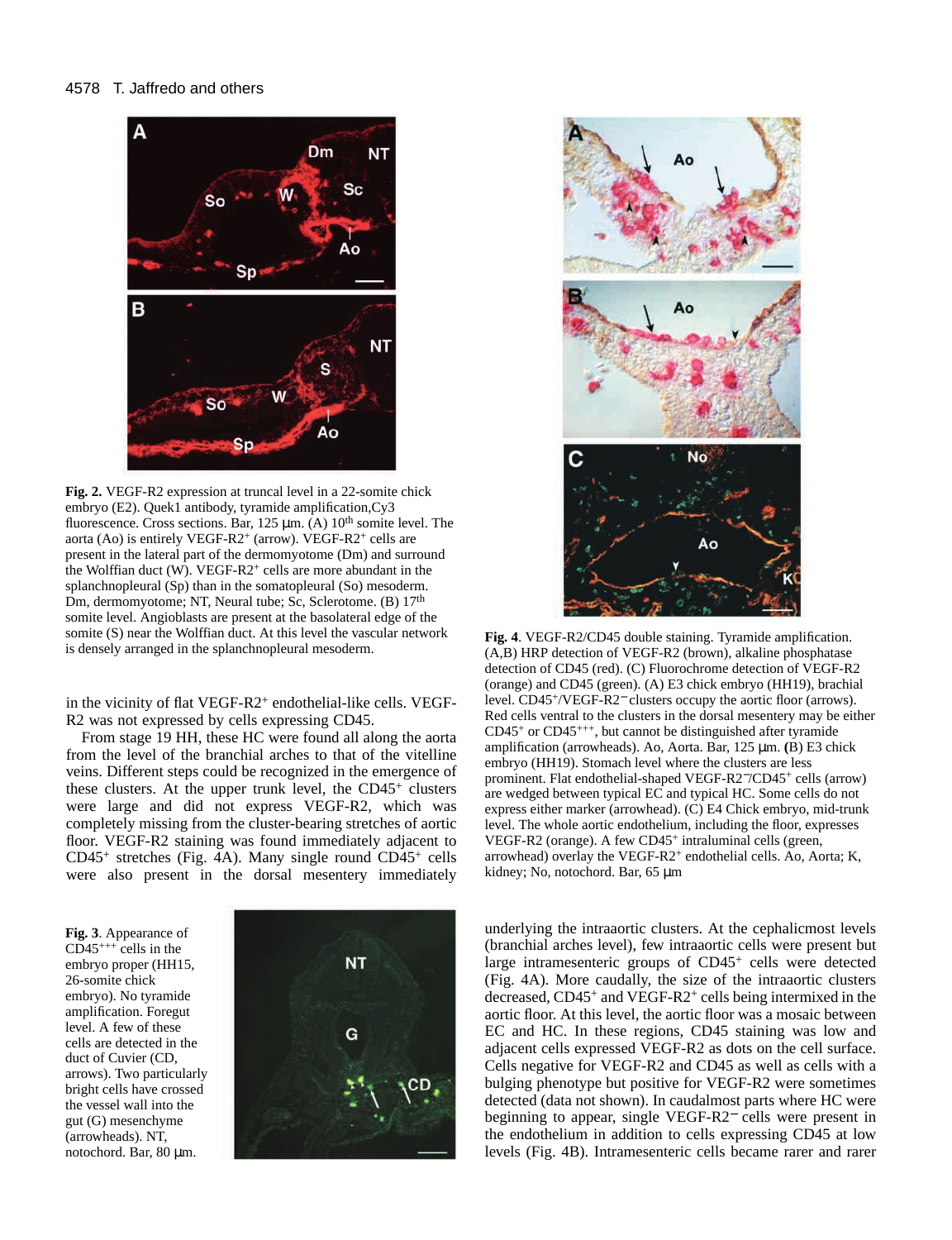

**Fig. 5** Ultrastructure of the aortic endothelium at the level of the clusters. HH19 chick embryo. (A) Semithin cross section at the mid-trunk level. Toluidine blue staining. The two symetric hemopoietic ridges (less prominent on a semi thin section than on thin section) occupy the whole floor of the aorta. The inset frames the transition between EC and hemopoietic cluster. Bar, 65 µm. Ao, Aorta. (B) Inset in A at ultrastructural level. The dotted line indicates the transition between EC and cluster cells. In the cluster proper, cells are large and round. Close to the cluster, cells are enlarged but display the filopodia characteristic for EC (arrows). Bar, 2 µm.

caudalwards and disappeared below the posterior intestinal portal. At this level, the aortic endothelium was completely positive for VEGF-R2.

In E4 embryos, the aortic endothelium was entirely VEGF- $R2$ <sup>+</sup> again. CD45<sup>+</sup> HC clusters, occasionally observed in the aortic lumen, now overlaid EC (Fig. 4C).

## **Ultrastructure of the 'hemopoietic aorta'**

Since endothelium changes so abruptly into clusters, we investigated whether the transition was reflected in the ultrastructural organization of the cells. Unexpectedly the cells in the two regions are very much alike, apart from their shape (Fig. 5A,B). Both are characterized by abundant ribosomes and scarce endoplasmic reticulum. In both cell types, the ribosomal content varies, so that some cells appear much more electron dense than others (Fig. 5B). This is true for the flat endothelial cells of the roof of the aorta (not shown) and for the budding cells of the floor. Both cell types display active membrane blebbing. There appears to be no continuous basement membrane surrounding either the endothelial or the cluster cells. The nuclei of both cell types possess prominent nucleoli, more filamentous in the case of cluster cells. EC are endowed with long filopodia projecting into the aortic lumen, which are particularly numerous in the cells adjoining the clusters (Fig. 5B). In contrast cluster cells emit filopodia that are directed towards the mesentery. Finally EC and cluster cells are joined by tight junctions.

# **LDL tracing of EC derivatives**

AcLDL is a specific marker of endothelial cells and macrophages that relies on the receptor-mediated endocytotic capacities of these two cell types. HH13 chick embryos were inoculated with AcLDL into the heart, then left to develop for various times (six embryos for 3 to 5 hours, four for 15-18 hours and two for 20-24 hours). 4 hours after inoculation, the whole vascular tree was LDL-labelled; the two aortic endothelia as well as the segmental artery network were brightly stained (Fig.  $6A$ ). No CD45<sup>+</sup> cells were detected among LDL<sup>+</sup> cells in the aortae at that stage (Fig. 6B). 18 hours after inoculation, the two aortae had fused and the first signs of intraaortic hemopoiesis were detected. The whole vascular tree was AcLDL positive. CD45+ cluster cells budding into the aortic lumen were vividly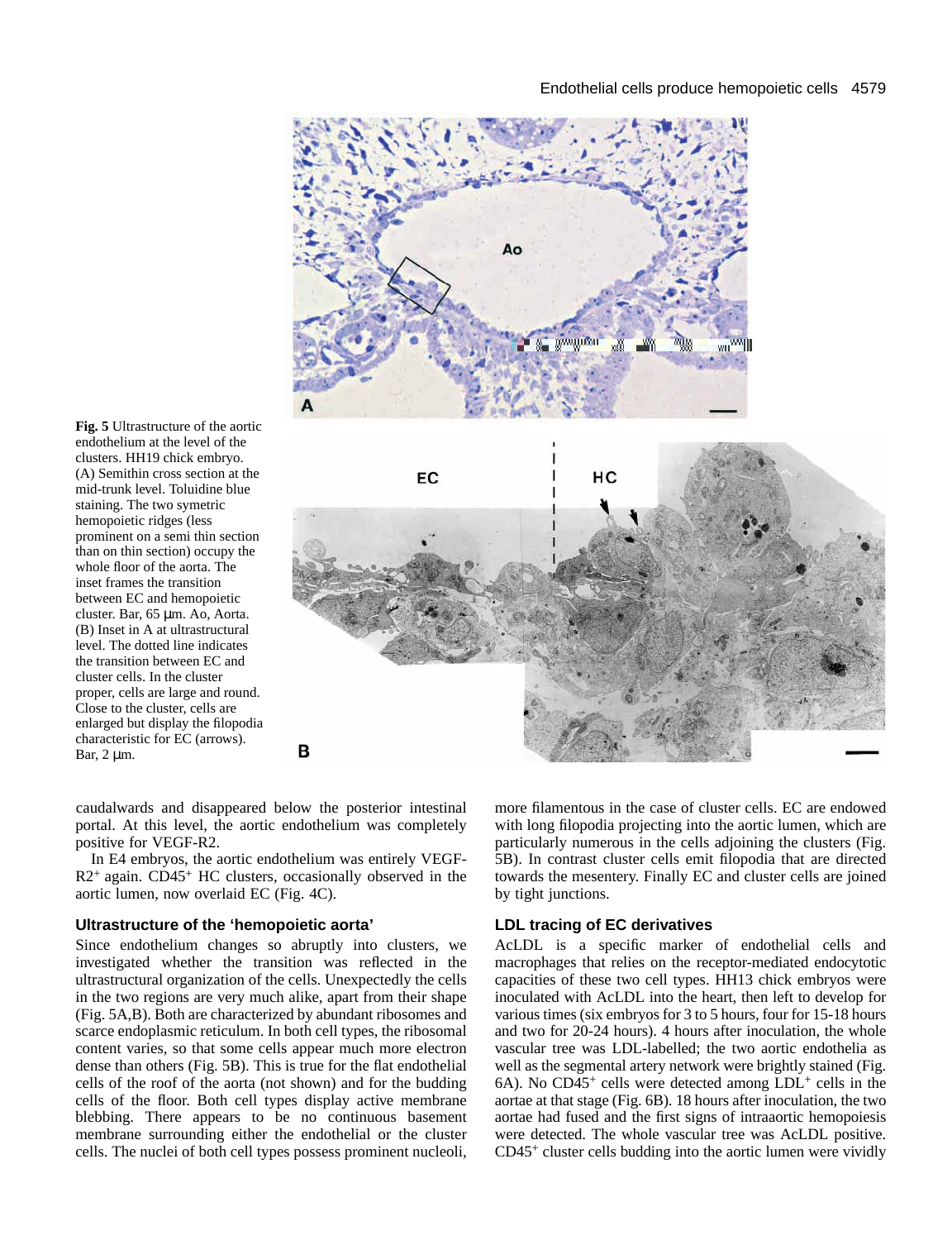**Fig**. **6.** Tracing of aortic endothelium derivatives labelled by Ac-LDL-DIL injection in HH13 chick embryo. (A,D) LDL; (B,E) CD45 with tyramide amplification; (C,F) phase contrast. (A-C) 3 hours after inoculation. Bar, 150 µm. AcLDL-DiI (red) has been endocytosed by endothelial cells (A). No  $CD45<sup>+</sup>$  cells in the aorta on day 2 (B). (D-F) 20 hours after inoculation. AcLDL-DiI has been taken up by CD45<sup>−</sup> endothelial cells of the aorta and CD45<sup>+</sup> budding cells (arrows) as well as CD45<sup>+</sup> cells in the dorsal mesentery (arrowheads). Ao, Aorta; E, endoderm; NT, Neural tube, W, Wolffian duct. Bars, 150 µm

labelled by LDL (Fig. 6D,E). A small population of LDL+/CD45+ cells was detected in the dorsal mesentery beneath the intraaortic clusters (Fig. 6D,E). These cells decreased in numbers in a rostrocaudal gradient from the aortic arches to the umbilical level, and few if any were detected in the caudalmost regions. These LDL+/CD45+ cells were located immediately under the endothelial layer and the deeper cells extended cellular processes that contacted the luminal cell layer. On the contrary, some cells from the  $CD45^{+++}$  population were also labelled by AcLDL, in the blood as early as HH 14-15 (in embryos injected at HH13) and thereafter in tissues all over the embryos, their number remaining small and constant. Because of their high CD45 expression, their time of appearance and scattered distribution, these cells are easily identified as belonging to the monocyte-macrophage population; we conclude that they are cells from the yolk that became labelled while migrating in the blood. It should be noted that only a small fraction of this  $CD45^{+++}$  monocyte-macrophage population endocytosed AcLDL in our experiments.

# **DISCUSSION**

Until now, the development of the blood system has been mainly analyzed in quail embryos and in quail-chick chimeras relying on the detection of  $QH1$ <sup>+</sup> quail cells, distinguished as



HC or EC because of their round or elongated shape. It was thus difficult to assert whether isolated QH1+ cells are angioblasts that have not linked up with others or whether they are either hemopoietic progenitors or dendritic cells. The latter are macrophage-like cells, originating from the yolk sac, that belong to the monocyte-macrophage lineage (Cuadros et al., 1992).

The double detection of an endothelial antigen and a hemopoietic antigen established the hemopoietic nature of the intraaortic clusters. This finding agrees with a similar identification in mammals where these clusters express CD45, have no affinity for the endothelial-specific lectin Ulex and are positive for CD34 and CD31, which label both lineages (Tavian et al., 1996; Wood et al., 1997; Garcia-Porrero et al., 1998).

The developmental relationship between the two lineages was traced in our work by labelling the E2 vascular tree, which at that time is entirely lined by typical endothelial cells, with Ac-LDL which were seen to remain within the blood vessels and have a short half life. Thus only endothelial, and not subjacent cells, had access to the label. Once Ac-LDL were injected into the blood flow, cells became labelled within 2-3 hours, long before the appearance of the first intraembryonic hemopoietic progenitors. 1 day later, LDL<sup>+</sup> clusters materialized in the floor of the aorta. The whole CD45<sup>+</sup> hemopoietic clusters as well as single CD45<sup>+</sup> cells in the dorsal mesentery were labelled.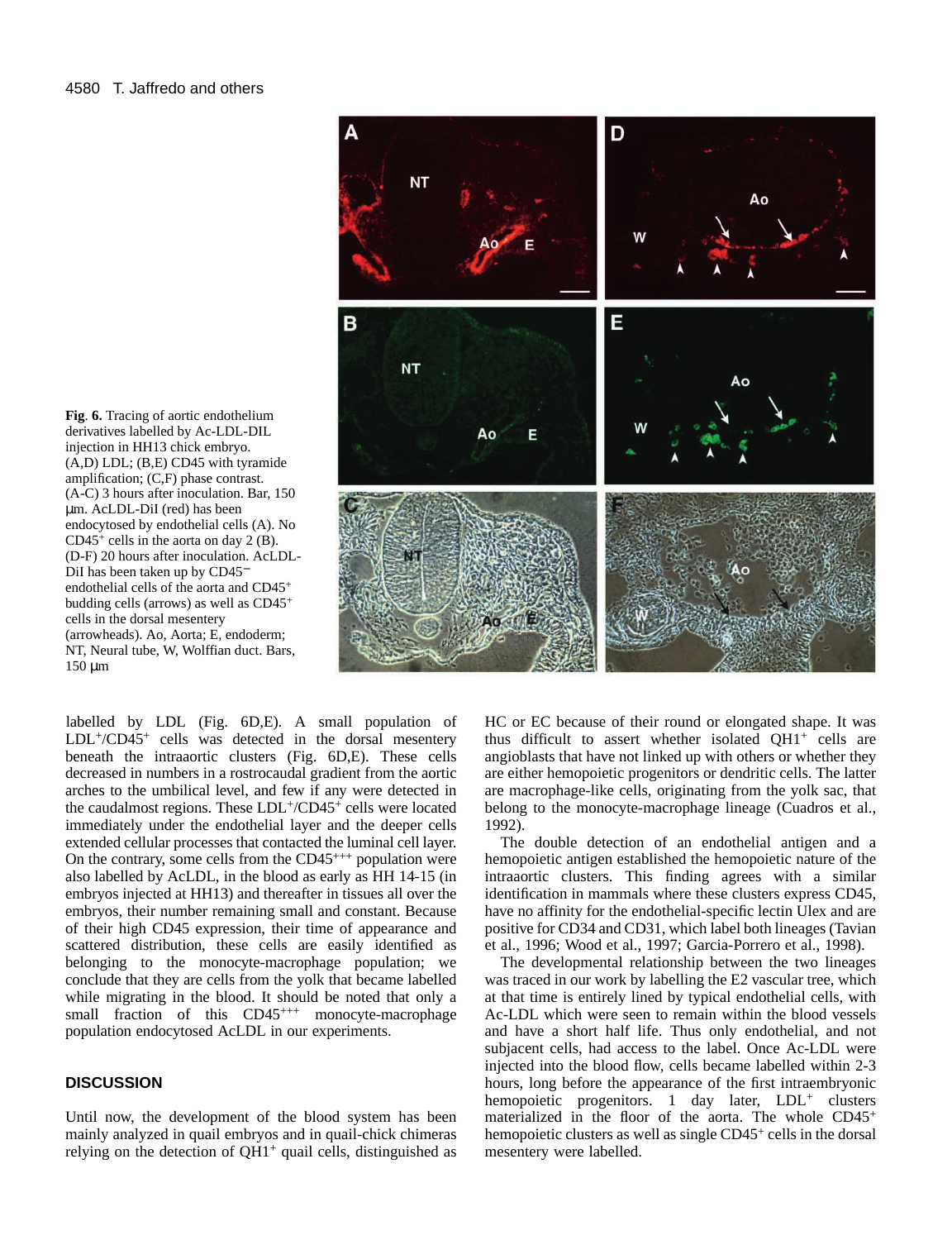Double CD45/VEGF-R2 staining demonstrated that cells in the aorta always displayed either an endothelial (VEGF-R2+) antigenic phenotype or a hemopoietic phenotype (CD45+), never both. This finding agrees strikingly with the results of Eichmann et al. (1997) obtained from clonal cultures: VEGF- $R2<sup>+</sup>$  cells sorted out from the early blastodisc and seeded in a permissive semisolid medium gave rise to both endothelial and hemopoietic colonies but never to mixed colonies. By tracing the progeny of cells labelled in situ, our present approach demonstrates the emergence of hemopoietic cells within stretches of a previously continuous endothelium. It appears that the commitment to the hemopoietic fate in the embryo involves an abrupt commutation and the extinction of a previous cell identity, testified by the disappearance of a specific surface antigen and the appearance of another.

It is clear from the yolk sac chimerae data (Dieterlen-Lièvre and Martin, 1981; see also Introduction) that HSC emerge de novo in the aortic floor. It is striking that, during this particular process, cells that become committed to hemopoiesis derive from cells that had several features of bona fide EC. In particular, VEGF-R2 and CD45 expressions were always dissociated, and a decrease in VEGF-R2 expressions was observed in the aortic floor before and during HC emergence. The switch from VEGF-R2 to CD45 coincided precisely with the initiation of budding by cells of the aortic floor. A few cells at the frontier between flat and budding cells were devoid of both markers, which suggests that VEGF-R2 was lost before CD45 became expressed. When the clusters were present, the

## Endothelial cells produce hemopoietic cells 4581

floor of the aorta appeared not constituted by EC proper but by a patchwork of EC and HC stretches arranged side by side. This anatomical segregation of the two phenotypes, confirmed at the ultrastructural level, matches the impossibility of obtaining mixed colonies in vitro (Eichmann et al., 1997). In the mouse, flk-1 (EC-specific) and c-kit (expressed by HC and not by EC) were recently reported to be mutually exclusive at the level of the intraaortic clusters (Yoshida et al., 1998). Furthermore lymphohemopoietic cells could be obtained from VE-cadherin+ CD45<sup>−</sup> sorted cells (Nishikawa et al., 1998). Finally using a clonal approach with embryonic stem cells, Choi et al. (1998) reported the existence of blast colonies able to generate cells displaying either EC or HC characteristics.

Cell tracing concurs with immunocytological analysis, by demonstrating the direct cell filiation between EC and HC. Perhaps in this particular process of intraaortic hemopoiesis, the elusive hemangioblast may be the rare cell that is losing VEGF-R2 (Fig. 7). Discriminating information has been recently acquired with the study of SCL/TAL1, currently considered as the hemangioblast-specific transcription factor. SCL/TAL1<sup>-/−</sup> mice lack both HC and EC in the yolk sac and die at E 9.5 (Robb et al., 1995; Shivdasani et al., 1995). HC, but not EC, were significantly rescued by a construct containing the SCL gene under the control of the hemopoieticspecific GATA1 promoter (Visvader et al., 1998). In the model proposed by these authors, hemopoietic differentiation occurs when SCL/TAL1 is expressed while the endothelial pathway is activated when VEGF-R2 is expressed.

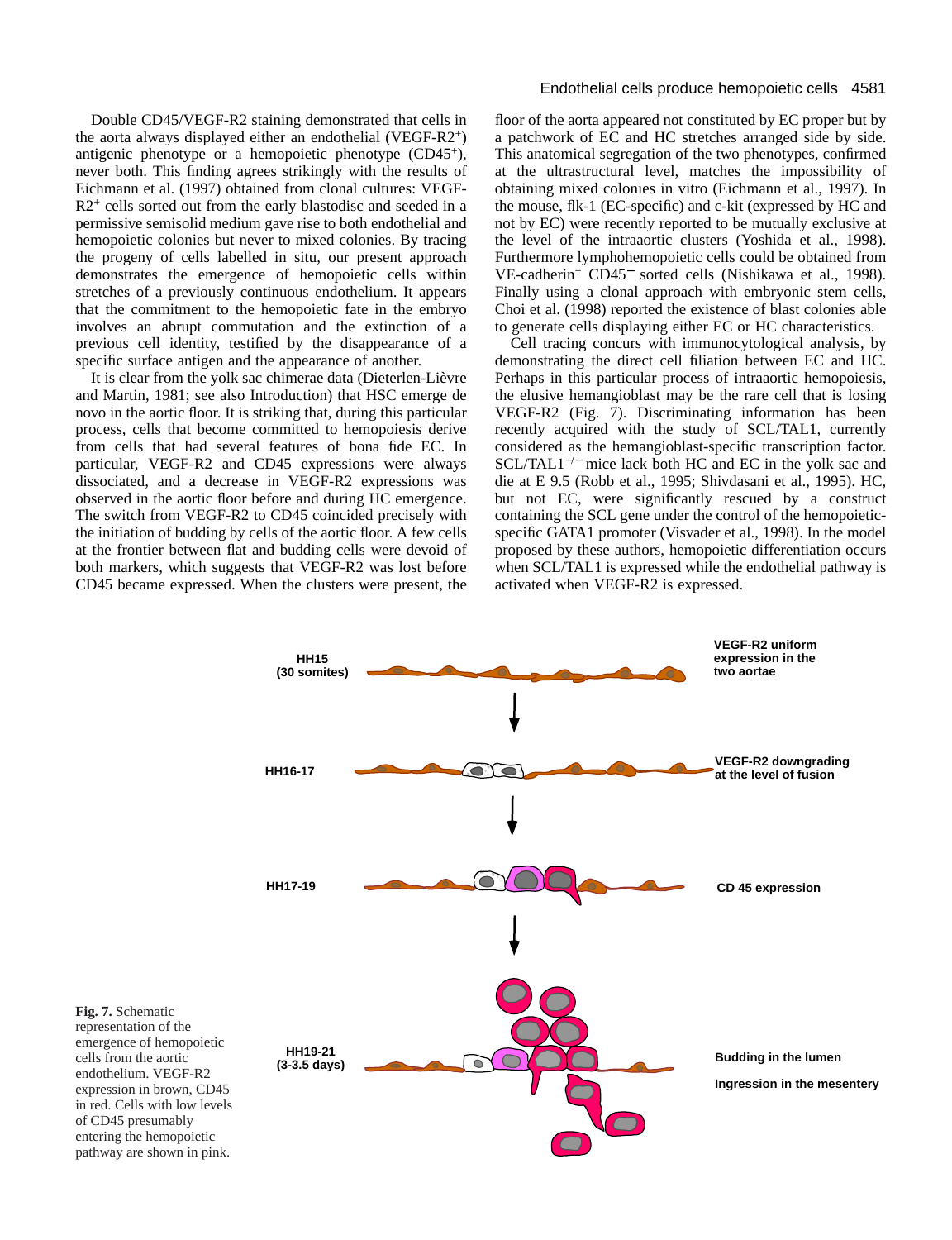## 4582 T. Jaffredo and others

There is another developmental process that raises the problem of the hemangioblast: this is the colonization of the bone marrow, which may be accomplished either by two distinct precursors for the hemopoietic and endothelial lineages or alternately by hemangioblasts, in the embryo (Caprioli et al., 1998) and maybe even in the adult (Asahara et al., 1997).

To conclude, we have addressed the hemangioblast enigma in a situation where the emergence of HC is conspicuously polarized. Our findings indicate a switch from an EC phenotype to the HC phenotype. Interestingly other data from our group have suggested the existence of two distinct lineages, a dorsal somitic lineage strictly endothelial and a ventral splanchnopleural lineage with the dual potential for angiopoiesis and hemopoiesis (Pardanaud et al., 1996). Another piece of work from our group (L. Pardanaud et al., unpublished) describes how these two fates could be flipflopped by a short contact of mesodermal subsets, selected for their distinct potential, with endoderm or ectoderm and alternatively by treatment with growth factors.

We thank C. Batejat for his contribution to the immunocytological aspects of this work. We are grateful to C. Corbel for helpful suggestions and constant support throughout this work, M.-F. Hallais for her expertise in semithin and ultrathin sectioning, M.-F. Meunier for manuscript preparation, F. Viala and F. Baujean for excellent photographic assistance. This work was supported by the Centre National de la Recherche Scientifique and by AFM grant no. 587132.

# **REFERENCES**

- **Asahara, T., Murohara, T., Sullivan, A., Silver, M., van der Zee, R., Li, T., Witzenbichler, B., Schatteman, G. and Isner, J. M.** (1997). Isolation of putative progenitor endothelial cells for angiogenesis. *Science* **275**, 964-967.
- **Baldwin, H., Shen, H., Yan, H., Delisser, H., Chung, A., Mickanin, C., Trask, T., Kirschbaum, N., Newman, P., Albelda, S. et al.** (1994). Platelet endothelial cell adhesion molecule-1 (PE-CAM-1/CD31): alternatively spliced, functionally distinct isoforms expressed during mammalian cardiovascular development. *Development* **120**, 2539-2553.
- **Beaupain, D., Martin, C. and Dieterlen-Lièvre F.** (1979). Are developmental hemoglobin changes related to the origin of stem cells and site of erythropoiesis? *Blood* **53**, 212-225.
- **Caprioli, A., Jaffredo, T., Gautier, R., Dubourg, C. and Dieterlen-Lièvre, F.** (1998). Blood-borne seeding by hematopoietic and endothelial precursors from the allantois. *Proc. Natl. Acad. Sci. USA* **95**, 1641-1646.
- **Choi, K., Kennedy, M., Kazarov, A., Papadimitriou, J. C. and Keller, G.** (1998). A common precursor for hematopoietic and endothelial cells. *Development* **125**, 725-732.
- **Cormier, F.** (1993). Avian pluripotent haemopoietic progenitor cells: detection and enrichment from the para-aortic region of the early embryo. *J. Cell Sci*. **105**, 661-666.
- **Cormier, F. and Dieterlen-Lièvre, F.** (1988). The wall of the chick embryo aorta harbours M-CFC, G-CFC, GM-CFC and BFU-E. *Development* **102**, 279-85.
- **Cormier, F., de Paz, P. and Dieterlen-Lièvre, F.** (1986). In vitro detection of cells with monocytic potentiality in the wall of the chick embryo aorta. *Dev. Biol*. **118**, 167-75.
- **Couly, G., Coltey, P., Eichman, A. and Le Douarin N. M.** (1995). The angiogenic potentials of the cephalic mesoderm and the origin of brain and head blood vessels. *Mech. Dev*. **53**, 97-112.
- **Cuadros, M. A., Coltey, P., Nieto, M. C. and Martin, C.** (1992). Demonstration of a phagocytic cell system belonging to the hemopoietic lineage and originating from the yolk sac in the early avian embryo. *Development* **115**, 157-168.
- **Cumano, A., Dieterlen-Lièvre, F. and Godin, I.** (1996). Lymphoid potential, probed before circulation in mouse, is restricted to caudal intraembryonic splanchnopleura. *Cell* **86**, 907-916.
- **Dantschakoff, V.** (1907). Uber das erste Aufreten der Blut-Elemente in Hühnerembryo. *Folia Haematol* **4**, 159-166.
- **Dieterlen-Lièvre, F.** (1975). On the origin of haemopoietic stem cells in the avian embryo: an experimental approach. *J. Embryol. Exp. Morph.* **33**, 607- 619.
- **Dieterlen-Lièvre F.** (1997). Intraembryonic hematopoietic stem cells. *In: Hematology/Oncology clinics of North America*. (ed. L. Zon). Vol. **11**, 1149- 1171. W.B. Saunders Company.
- **Dieterlen-Lièvre, F. and Martin, C.** (1981). Diffuse intraembryonic hemopoiesis in normal and chimeric avian development. *Dev. Biol.* **88**, 180- 191.
- **Dieterlen-Lièvre, F., Martin, C. Beaupain, D.** (1977). Origin of erythropoietic and lymphopoietic stem cells in the avian embryo, studied in interspecific chimaeras. *Folia. Biol. (Praha).* **23**, 373-375.
- **Drake, C. J., Brandt, S. J., Trusk, T. C. and Little, C. D.** (1997). TAL1/SCL is expressed in endothelial progenitor cells/angioblasts and defines a dorsalto-ventral gradient of vasculogenesis. *Dev. Biol*. **192**, 17-30.
- **Dumont D. L., Gradwohl, G., Fong, G. H., Puri, M. C., Gertsenstein, M., Auerbach, A. and Breitman, M. L.** (1994). Dominant-negative and targeted null mutations in the endothelial receptor tyrosine kinase, tek, reveal a critical role in vasculogenesis of the embryo. *Genes Dev*. **8**, 1897- 1909.
- **Dumont, D. J., Fong, G. H., Puri, M. C., Gradwohl, G., Alitalo, K. and Breitman, M. L.** (1995). Vascularization of the mouse embryo: A study of flk-1, tek, tie, and vascular endothelial growth factor expression during development. *Dev. Dynam.* **203**, 80-92.
- Dzierzak, E., Medvinsky, A. and de Bruijn, M. (1998). Qualitative and quantitative aspects of hematopoietic cell development in the mammalian embryo. *Immunology Today* **19,** 228-236.
- **Eichmann, A., Corbel, C., Nataf, V., Vaigot, P., Bréant, C. and Le Douarin, N.** (1997). Ligant-dependant development of the endothelial and hemopoietic lineages from embryonic mesodermal cells expressing vascular endothelial growth factor receptor 2. *Proc. Natl. Acad. Sci. USA* **94**, 5141- 5146.
- **Eichmann, A., Marcelle, C., Bréant, C. and Le Douarin, N. M.** (1993). Two molecules related to the VEGF receptor are expressed in early endothelial cells during avian embryonic development. *Mech. Dev*. **42**, 33-48.
- **Eichmann, A., Marcelle, C., Bréant, C. and Le Douarin, N.** (1996). Molecular cloning of Quek1 and 2, two quail vascular endothelial growth factor (VEGF) receptor-like molecules. *Genes Dev.* **174**, 3-8.
- **Emmel, V.E.** (1916). The cell clusters in the dorsal aorta of mammalian embryos. *Am. J Anat.* **19**, 401-421.
- **Ferrara N., Carver-Moore, K., Chen, H., Dowd, M., Lu, L., O'Shea, K. S., Powell-Braxton, L., Hillan, K. J. and Moore, M. W.** (1996). Heterozygous embryonic lethality induced by targeted inactivation of the VEGF gene. *Nature* **380**, 439-442
- **Fong, G. H., Rossant, J., Gertsenstein, M. and Breitman, M. L.** (1995). Role of the Flt-1 receptor tyrosine kinase in regulating the assembly of vascular endothelium. *Nature* **376**, 66-70.
- **Garcia-Porrero, J. A., Godin, I. E. and Dieterlen-Lièvre, F.** (1995). Potential intraembryonic hemogenic sites at pre-liver stages in the mouse. *Anat. Embryol.* **192**, 425-435
- **Garcia-Porrero, R., Manaïa, A., Jimeno, J., Lasky, L., Dieterlen-Lièvre, F.** and Godin, I. (1998). Antigenic profiles of endothelial and hemopoietic lineages in murine intraembryonic hemogenic sites. *Dev. Comp. Immunol*. **22**, 303-319
- **Hamburger, V. and Hamilton, H. L.** (1951). A series of normal stages in the development of the chick embryo. *J. Morphol.* **88**, 49-92.
- **Hwang, L-Y., Siegelman, M., Davis, L., Oppenheimer-Marks, N. and Baer, R.** (1993). Expression of the TAL1 proto-oncogene in cultured endothelial cells and blood vessels of the spleen. *Oncogene* **8**, 3043-3046.
- **Jeurissen, S. H. M., Janse, E. M., Ekino, S., Nieuwenhuis, P., Koch, G. and De Boer, G. F.** (1988). Monoclonal antibodies as probes for defining cellular subsets in the bone marrow, thymus, bursa of Fabricius, and spleen of the chicken. *Vet. Immunol. Immunopathol*. **19**, 225-229.
- **Jordan, H. E.** (1917). Aortic cell clusters in vertebrate embryos. *Proc. Natl. Acad. Sci. USA*. **3**: 149-157.
- Jordan, H. E. (1918). A study of a 7mm human embryo; with special reference to its peculiar spirally twisted form, and its large aortic cellclusters. *Anat. Rec.* **14**, 479-492.
- **Kallianpur, A., Jordan, J. E. and Brandt, S. J.** (1994). The SCL/TAL-1 gene is expressed in progenitors of both the hematopoietic and vascular systems during embryogenesis. *Blood* **83**, 1200-1208.
- **Labastie, M.-C., Poole, T. J., Péault, B. and Le Douarin, N. M.** (1986).